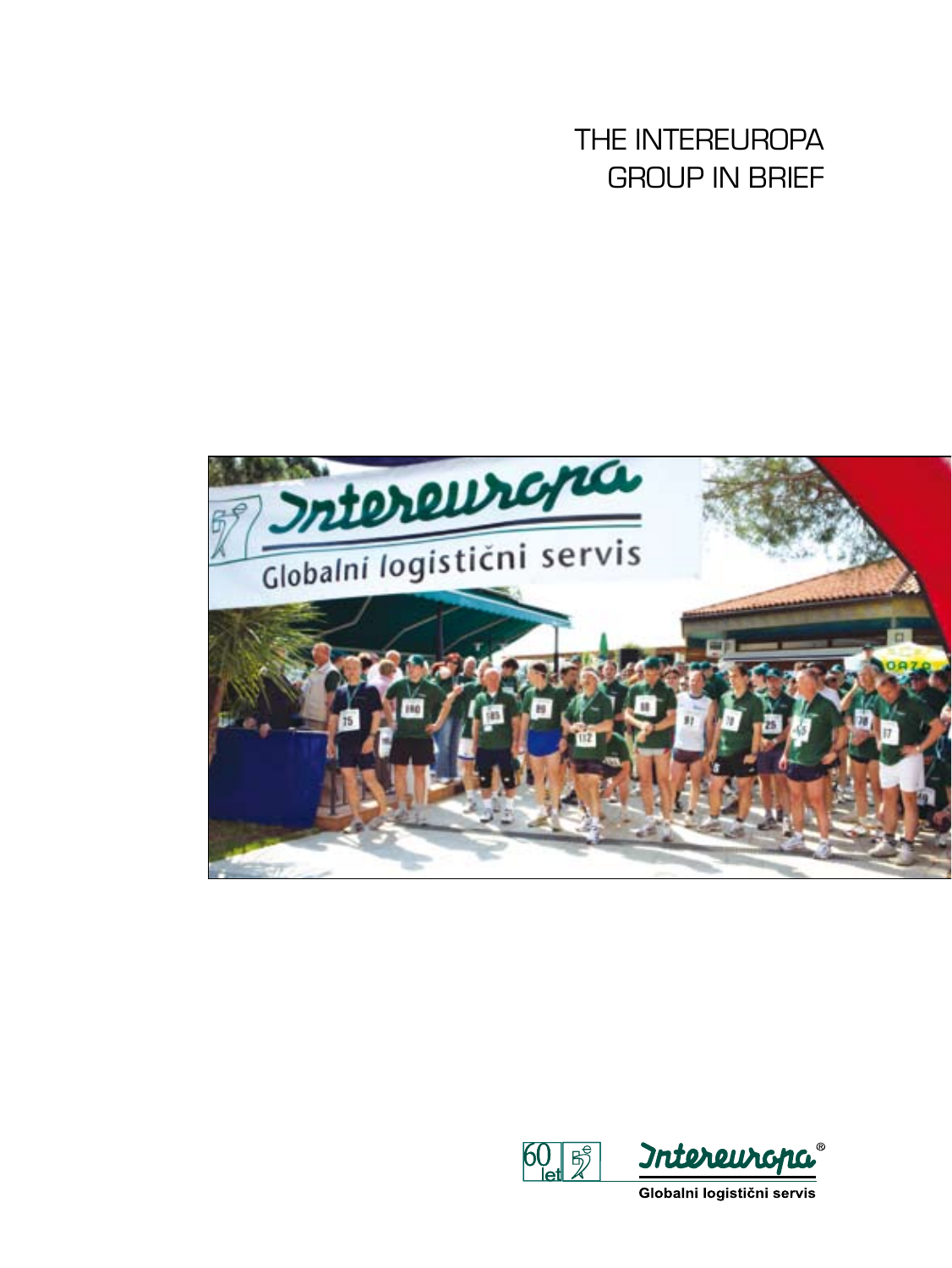

# **Dear colleagues,**

This year Intereuropa is celebrating its 60th anniversary. In 1947, with no more than three employees and our first means of transport - a tractor - we started writing the history of the Group that today presents itself with the slogan »We Cover the World«.

The Group includes 16 companies operating in 10 countries, having developed from a small enterprise into an international group and the leading provider of logistics services in South-Eastern Europe. We cover other global destinations through a wide network of partners.

And we are moving further! The recent launch of a new logistics centre in Dobanovci near Belgrade was followed in September 2007 by our next logistics investment - the opening of a new logistics centre in Samobor near Zagreb. Our ambitious plans in Russia, Ukraine and Montenegro are also in the final phase of implementation…

In short - we know who we are and where we are going.

In order to operate as one on our joint path, each and every one of us should be acquainted with the basic policies, achievements, objectives and particularities of Intereuropa…

Thus we will perform even better. For the next 60 years to come…

On our 60th anniversary I would like to offer my sincere congratulations to all my colleagues.

Andrej Lovšin, MSc. President of the Managing Board September 2007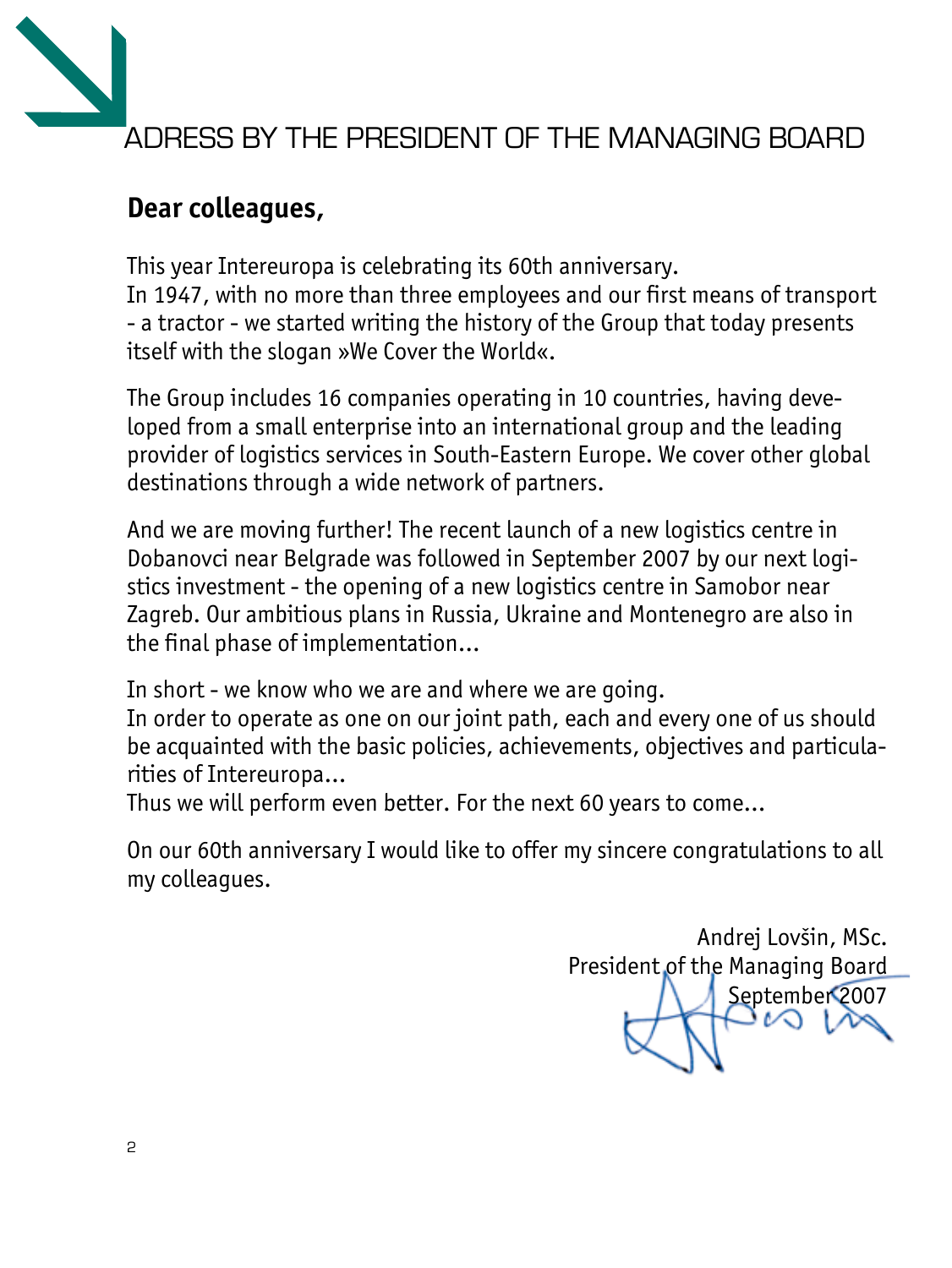

### **Our mission, corporate vision and values**

#### **Mission**

The mission of the Intereuropa Group is to optimally meet the demand for logistics services to the complete satisfaction of our customers, whom we guarantee reliability, speed, security and competitive prices.

#### **Corporate vision**

To be recognised as the leading provider of comprehensive logistics services in Central and South-Eastern Europe. The motto we pursue is: »From partial to integral logistics services!«

#### **Values**

#### *Professional attitude towards our customers*

Our activities seek to offer the best solutions to the logistics needs of all customers on the basis of our advanced logistics know-how.

#### *Flexibility and adaptability*

Our services are prompt and tailored to our customers' needs. They are based on inventive business solutions and good organisation.

#### *Accountability*

We are distinguished by our high level of responsibility for the obligations we undertake, our agreements, and the social and natural environments.

#### *Teamwork and appreciation of our employees*

The quality of our services is the result of individuals' and expert teams' work. We value the expertise, experience, and different views of our colleagues.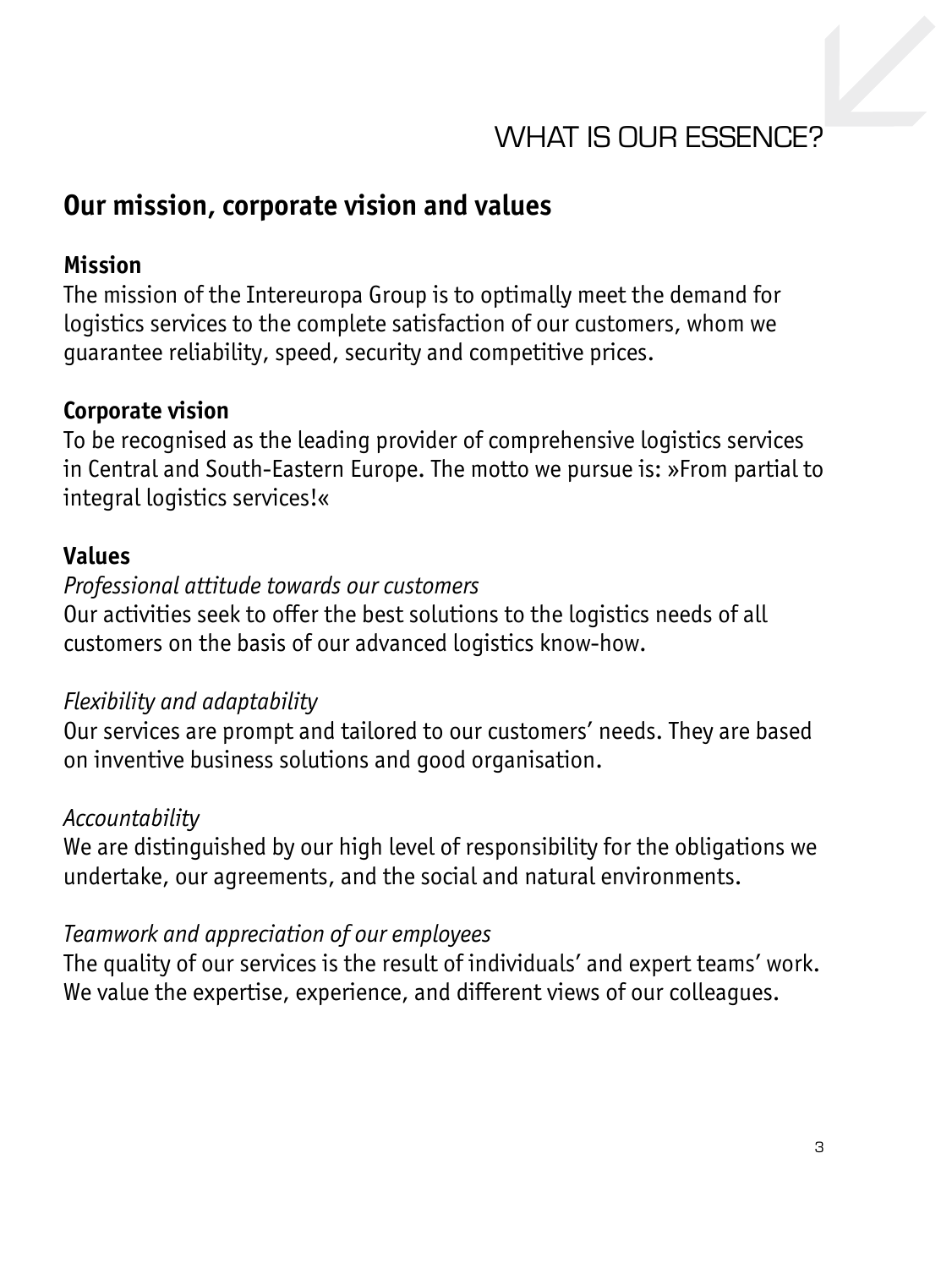

# **Areas of operation**

In 2006, the reorganisation resulted in the introduction of three areas of operation, each managed by an Executive Manager: land transport, logistics solutions and intercontinental transport.

Within these areas of operation we are developing numerous logistics services, all of which complement each other in the provision of optimal and comprehensive logistics services.

In recent years we have been focusing on demanding logistics projects and have introduced integral logistics services to meet the needs of production and trading companies according to the principles of logistics outsourcing. The Group's operational strategy is applied in individual areas of operation through its Executive Managers.



## **Land transport**

- groupage
- express transport
- road transport
- $\sqrt{r}$  rail transport

### **Logistics solutions**

- warehousing and distribution
- $\vert$  logistics projects

## **Intercontinental transport**

- $\sqrt{a}$  air freight
	- $\vee$  UPS
- $\sqrt{s}$  sea freight
- $\le$  shipping agency

## **Other services**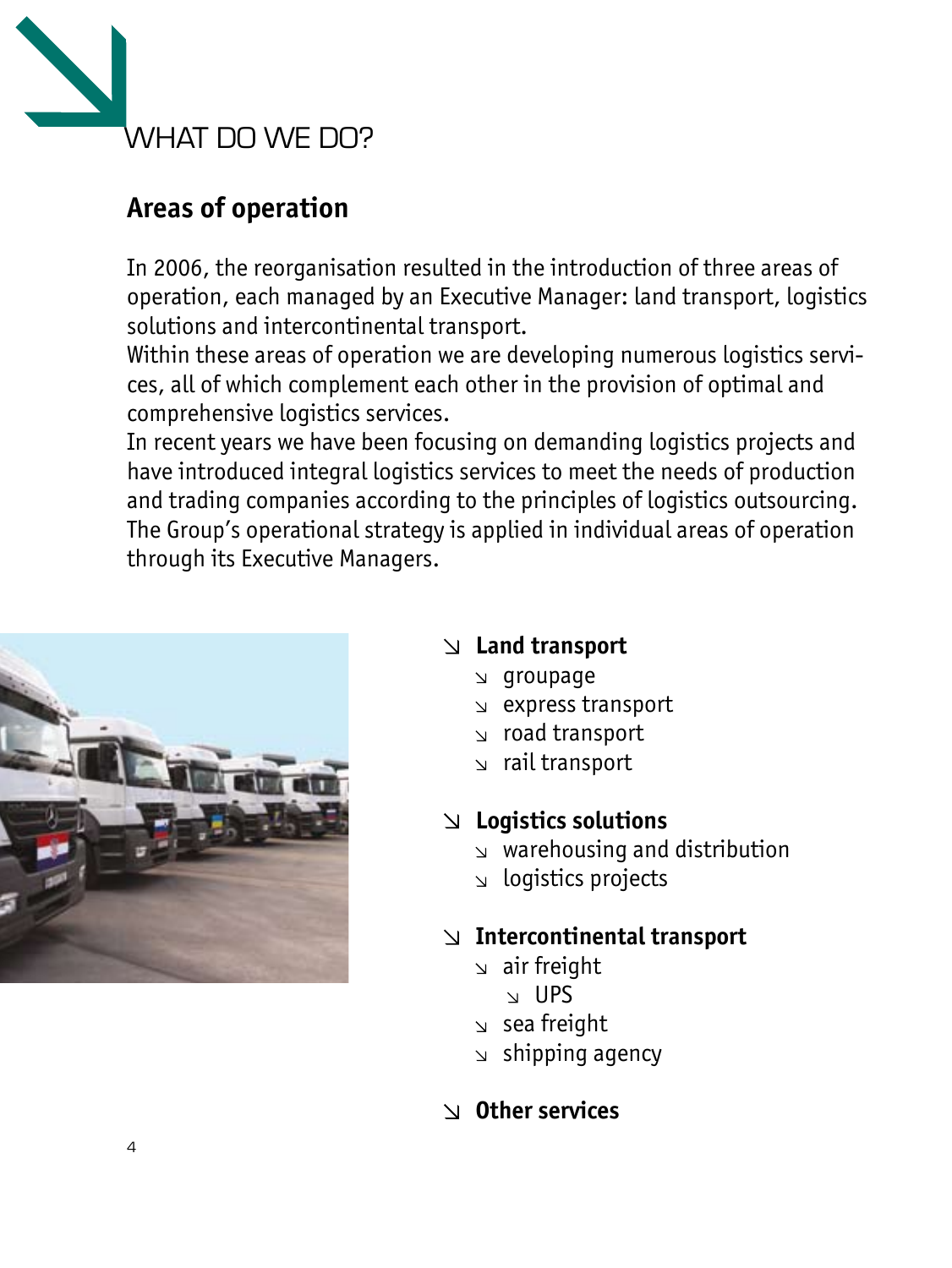# WHO ARE WE?

# **Company profile**

| Controlling company: Intereuropa, Global Logistics Service, Ltd. Co. |                                                                                   |  |  |  |  |
|----------------------------------------------------------------------|-----------------------------------------------------------------------------------|--|--|--|--|
| Short name                                                           | Intereuropa d.d.                                                                  |  |  |  |  |
| Country of the parent company                                        | Slovenija                                                                         |  |  |  |  |
| Registered office of the parent company                              | Vojkovo nabrežje 32, 6000 Koper, Slovenia                                         |  |  |  |  |
| Telephone                                                            | +386 5 664 10 00                                                                  |  |  |  |  |
| Telefax                                                              | +386 5 664 26 74                                                                  |  |  |  |  |
| E-mail                                                               | info@intereuropa.si                                                               |  |  |  |  |
| Website                                                              | www.intereuropa.eu                                                                |  |  |  |  |
| Company ID number                                                    | 5001684                                                                           |  |  |  |  |
| Tax number                                                           | 56405006                                                                          |  |  |  |  |
| Transaction account                                                  | 10100-0000006785 at Banka Koper d.d., Koper                                       |  |  |  |  |
| Entry in the Companies Register                                      | Registered with the District Court of Koper, file no.<br>1/00212/00               |  |  |  |  |
| Share capital                                                        | 32,976,185.11 EUR                                                                 |  |  |  |  |
| Number of issued and paid-up shares                                  | 7,902,413 ordinary no-par-value shares                                            |  |  |  |  |
| Shares listing                                                       | Shares designated IEKG are listed on segment A of the<br>Ljubljana Stock Exchange |  |  |  |  |

| Intereuropa Group                     |                                                                                                                                                                                                                                |
|---------------------------------------|--------------------------------------------------------------------------------------------------------------------------------------------------------------------------------------------------------------------------------|
| Number of employees                   | 2,348 employees                                                                                                                                                                                                                |
| Vehicle fleet                         | over 500 company-owned trucks and other delivery vehicles                                                                                                                                                                      |
| Total warehousing area                | 207,340 m <sup>2</sup> of own warehouses                                                                                                                                                                                       |
| Total land area                       | over 2,000,000 m <sup>2</sup> of land                                                                                                                                                                                          |
| Member in international organisations | FIATA, IATA, FETA, FONASBA, BIMCO, IRU                                                                                                                                                                                         |
| <b>Quality certificates</b>           | ISO 9001:2000 quality certificate for providing logistics<br>services in the parent company Intereuropa d.d. and<br>its subsidiaries Intereuropa, Logističke usluge, d.o.o.,<br>Zagreb and Intereuropa Transport d.o.o., Koper |
| Own branch network                    | Slovenia, Croatia, Serbia, Bosnia and Herzegovina,<br>Macedonia, Austria, Germany, France, Ukraine, Russia                                                                                                                     |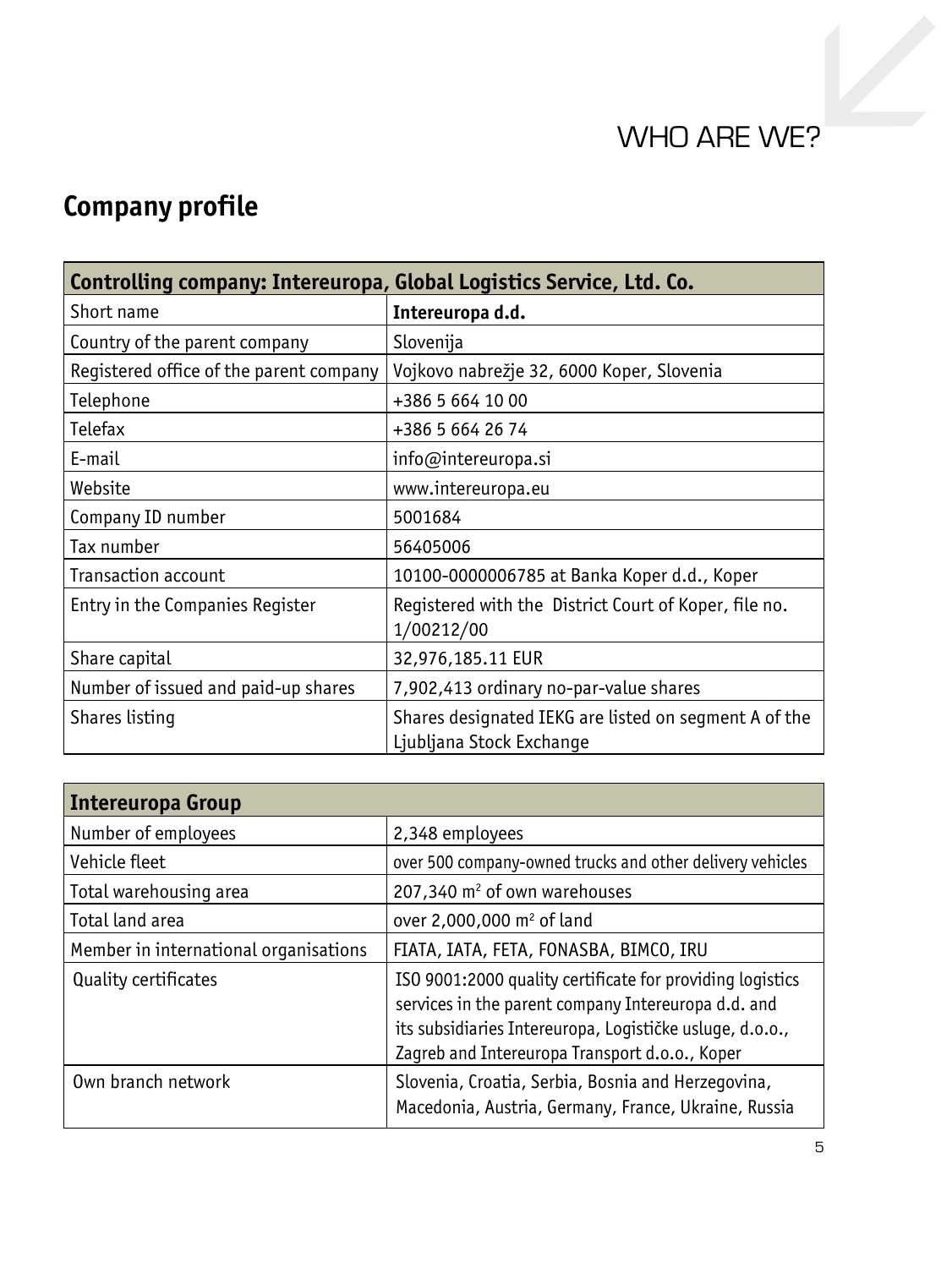

# **Management and governance**

The controlling company Intereuropa d.d. and its subsidiaries in ten countries comprise the Intereuropa Group under the joint management of the Managing Board of Intereuropa d.d.

The Managing Board directs the management of subsidiaries by assuring uniformity in various areas of management. Individual areas fall within the responsibility of Executive Managers, Regional Managers and other experts assigned by the controlling company.

## **The group's management**

The Managing Board of Intereuropa d.d. has three members. The term of office of the new Managing Board started on 17 January 2006, and the Human Resources Executive was appointed on 20 June 2006. The Managing Board consists of:

- *Andrej Lovšin*, MSc., President of the Managing Board
- *Zvezdan Markežič*, Deputy President of the Managing Board
- *Ondina Jonke*, Member of the Managing Board Human Resources Executive

#### **Executive Managers**

- *Divna Čelhar*, Executive Manager for Land Transport
- *Marko Brezigar*, Executive Manager for Logistics Services
- *Dr. Gregor Veselko*, Executive Manager for Intercontinental Transport
- *Ivan Ščekič*, Executive Manager for East Region Business Coordination
- *Igor Lukič*, Executive Manager for Investments and Real Estate
- *Vado Keranović*, Executive Manager for Finances, Accounting and Controlling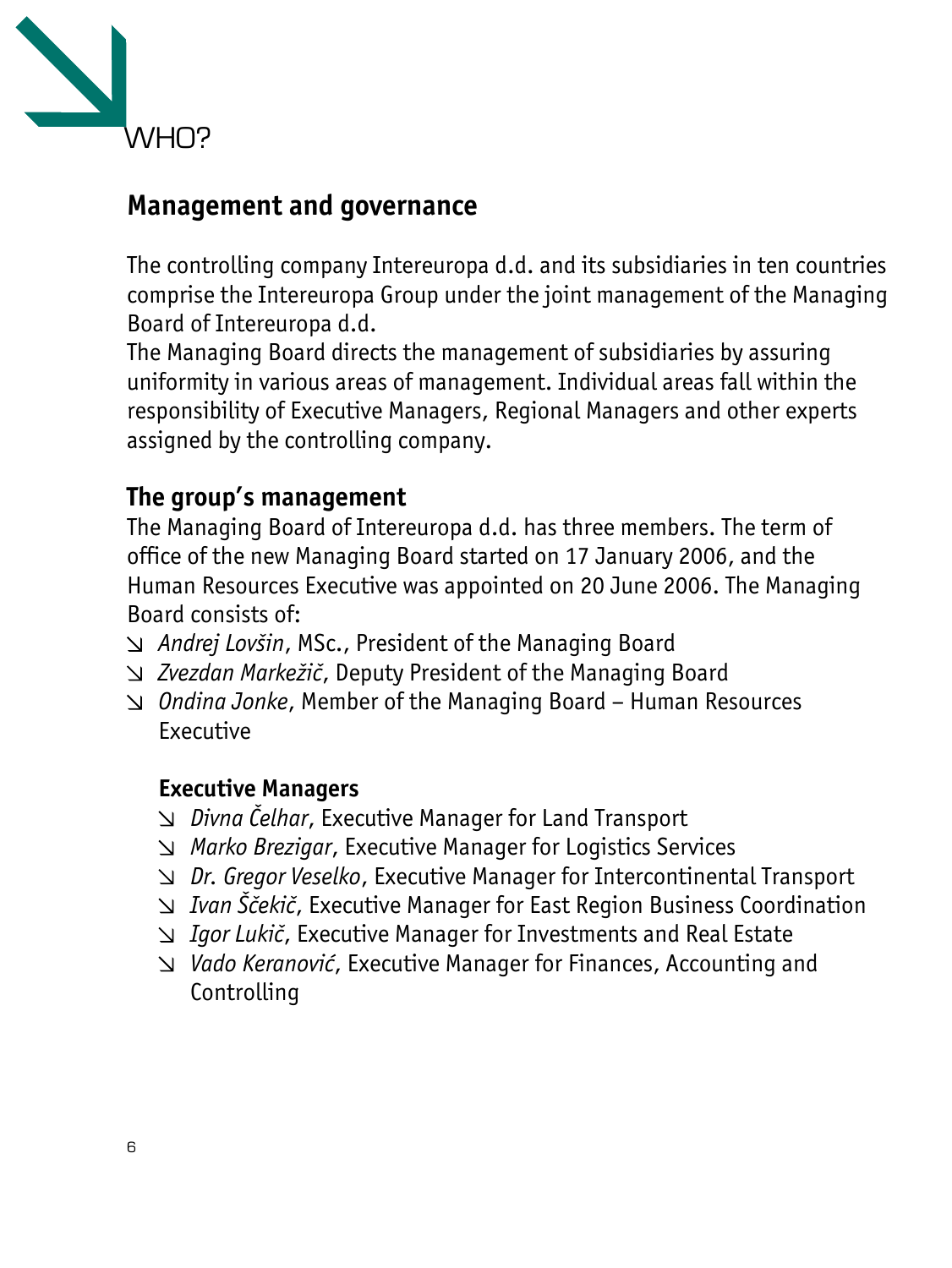# WH<sub>O</sub>?

#### **Regional Managers**

- *Rudi Kocjančič*, Regional Manager for Bosnia and Herzegovina
- *Slavko Božič*, Regional Manager for Serbia
- *Andrej Kariž*, Regional Manager for Kosovo and Macedonia
- *Goran Travner*, Regional Manager for UPS
- *Anton Turk*, Regional Manager for Intereuropa, Logističke usluge, d.o.o., Zagreb
- *Slavko Smodiš*, Regional Manager for Austria
- *Oton Lazar*, Regional Manager for car logistic in Rusia



## **Supervisory Board**

The Supervisory Board of Intereuropa d.d. is composed of seven members. Four are shareholders' representatives (*Boštjan Rigler*, President of the Supervisory Board and Members: *Emerik Eržen, Ervin Bužan* and *Manja Skernišak*) and three are workers' representatives (*Nevija Pečar*, Deputy President of the Supervisory Board and Members: *Zlatka Čretnik* and *Vinko Rebula*).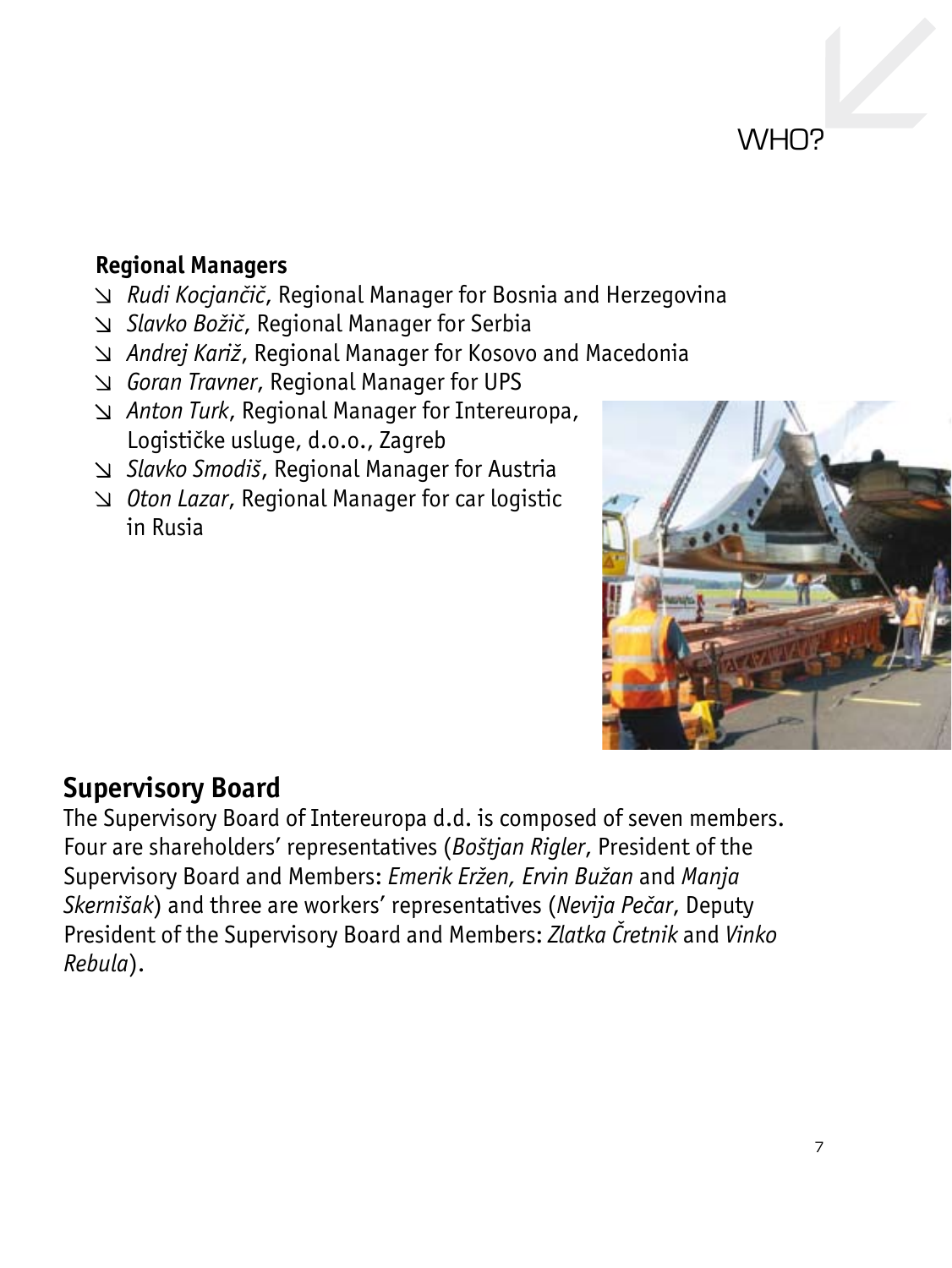

# **Organisational scheme**

|                                                                | <b>SLOVENIA</b>                                 |                                                               |
|----------------------------------------------------------------|-------------------------------------------------|---------------------------------------------------------------|
| <b>MANAGING BOARD</b>                                          | <b>BRANCHES OF THE</b><br><b>PARENT COMPANY</b> | <b>COMPANIES IN SLOVENIA</b>                                  |
| President of the<br><b>Managing Board Area</b>                 | <b>Land Transport</b><br><b>Branch</b>          | Intereuropa Transport<br>d.o.o., Koper<br>dir. Jana Kuzman    |
| Forwarding, Logistics,<br>Marketing and<br>Development Area    | Logistics<br>Solutions Branch                   | Interagent d.o.o., Koper<br>director Igor Kavšek              |
| Finances, Accounting<br>and Controlling Area                   | Intercontinental<br>Transport Branch            | Intereuropa FLG d.o.o.,<br>Ljubljana<br>director Franc Vrečič |
| Quality, IT Support<br>and Business Branch<br>Development Area | <b>UPS Branch</b>                               | Interzav d.o.o., Koper<br>director Boris Šafar                |
| <b>Human and General</b><br>Resources Area                     | <b>Border Service</b><br><b>Branch</b>          | Intereuropa IT d.o.o.,<br>Koper<br>director Igor Meze         |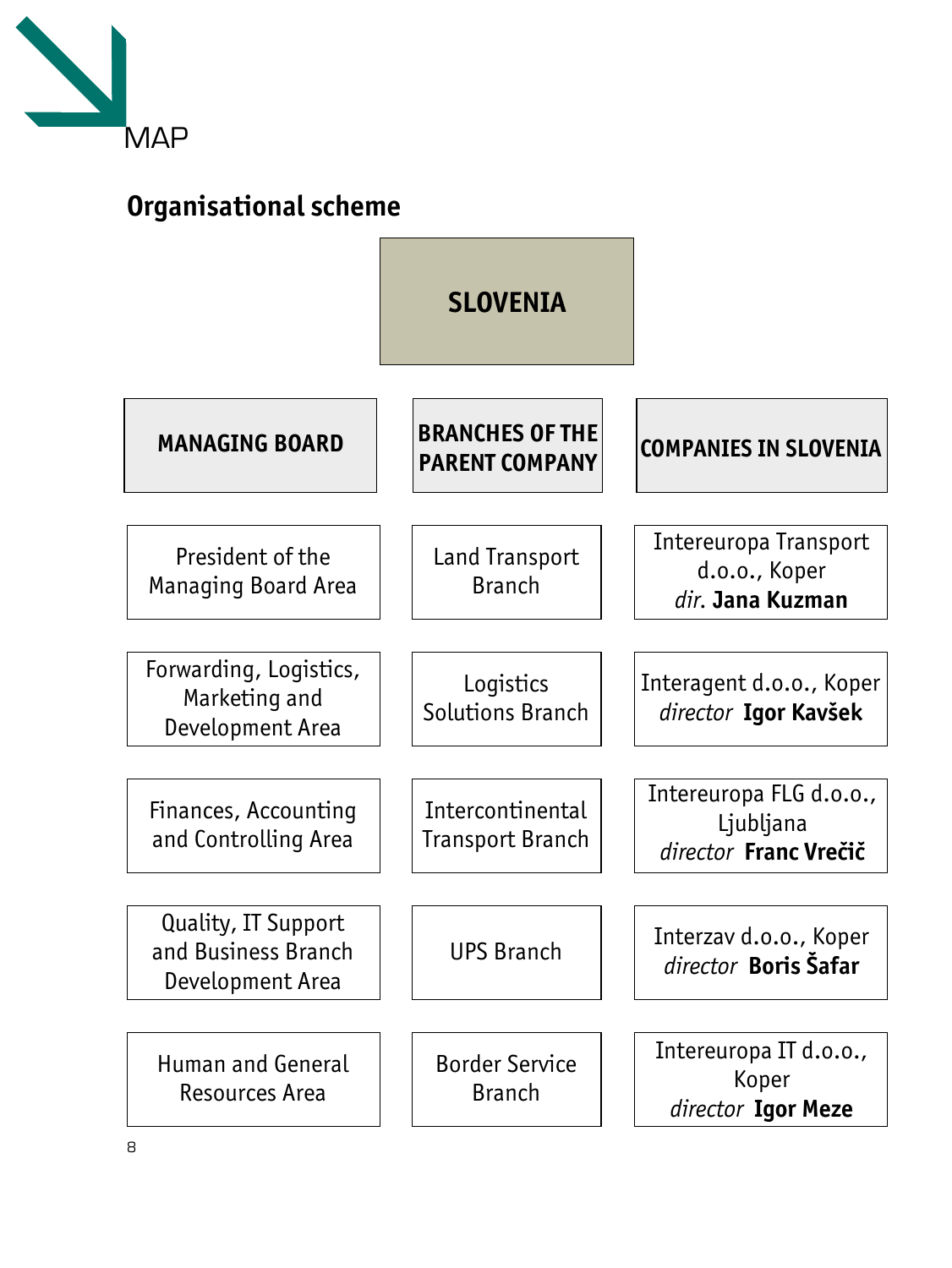# **MAP**

## **OTHER COUNTRIES**

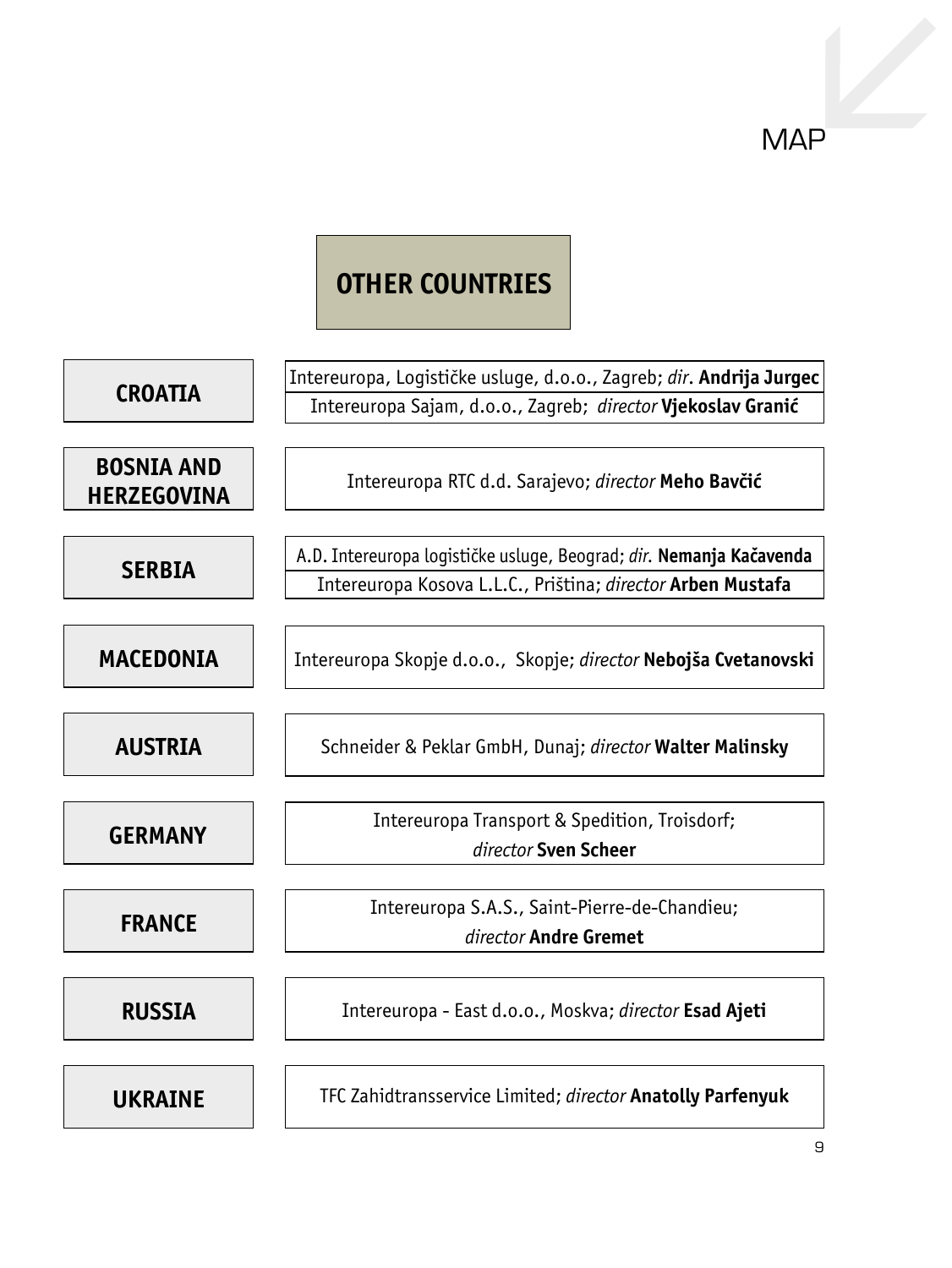

## **Development strategy for the term 2006–2011 and key achievements**

The document Corporate Vision and Development Strategy defines the strategic goals for the 2006–2011 period. The set goals will be attained by:

- $\vee$  An aggressive strategy and growth strategy;
- $\vee$  Retaining positions in Western Europe through maintaining market presence, linking Group units, and more aggressive marketing and sales activities;
- $\vee$  Continuing to strengthen and expand activities in Slovenia and the countries of South-Eastern Europe where Intereuropa is already present (Croatia, Serbia, Bosnia and Herzegovina, Macedonia);
- $\vee$  Increasing the importance of the Intereuropa Group in the East, in other words on the markets of the Russian Federation, with a particular emphasis on the Moscow Oblast and Ukrainian market;
- $\vee$  New commercial logistics projects in the markets of South-Eastern Europe, Eastern Europe, Central Asia, and the Black Sea countries.

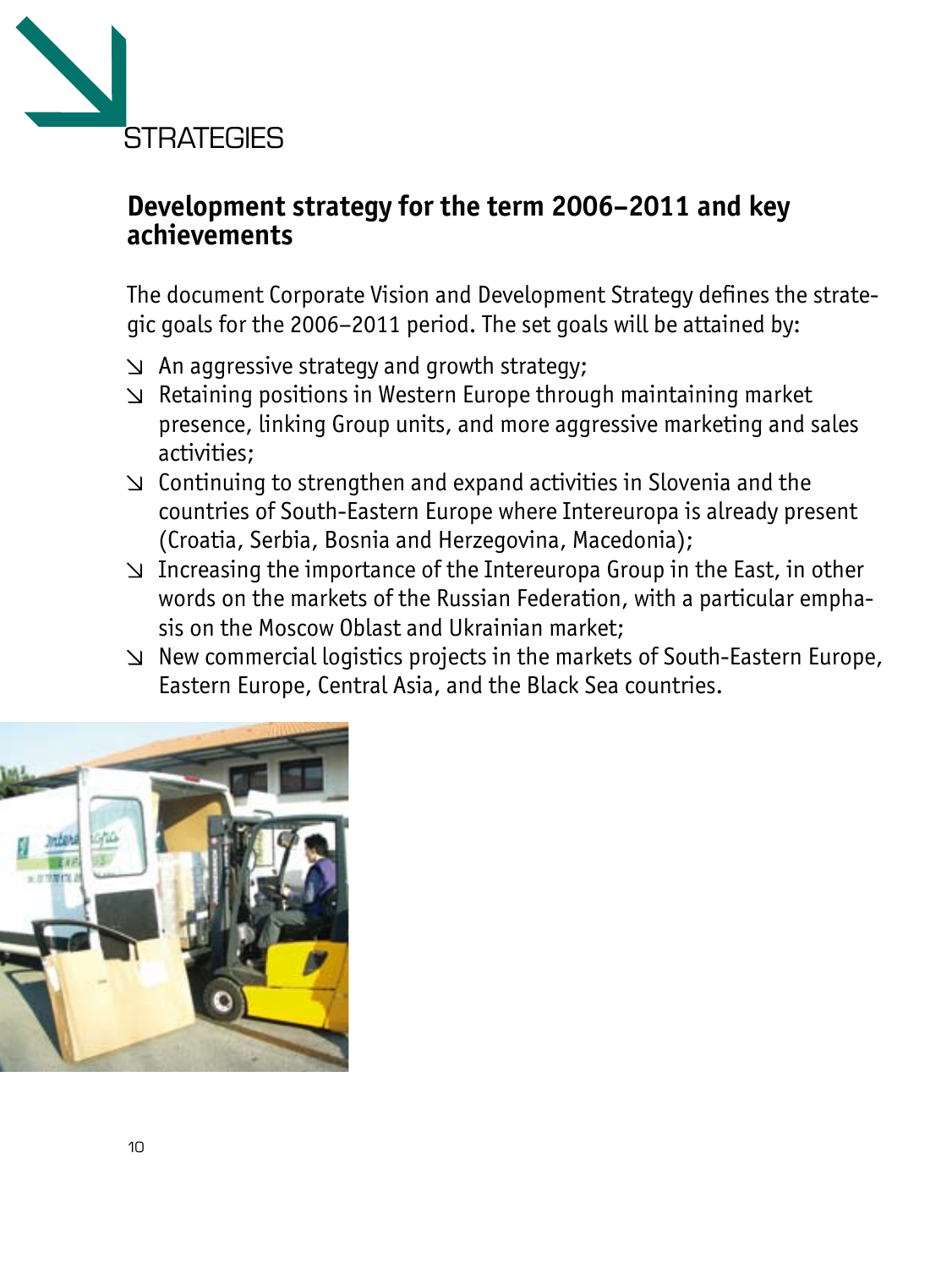## STRATEGIES

In 2006 and 2007 numerous activities specified in the Corporate Vision and Development Strategy of the Intereuropa Group for the term 2006–2011 were implemented:

- $\vee$  Intereuropa purchased a warehouse facility in the Port of Koper free zone;
- $\vee$  The first phase of the logistics centre in Logatec was finalised;
- $\vee$  A new subsidiary in Kosovo was opened;
- $\vee$  87 new freight vehicles were purchased;
- The new logistics centre in Dobanovci near Belgrade was completed and put to use;
- $\vee$  The new logistics centre in Samobor near Zagreb was opened in September 2007;
- $\vee$  Active entry into the Montenegrin market is planned;
- Investments in Russia and Ukraine are being finalised;
- $\vee$  The possibilities of a more active presence in the markets of Bulgaria, Romania and Albania are being studied.

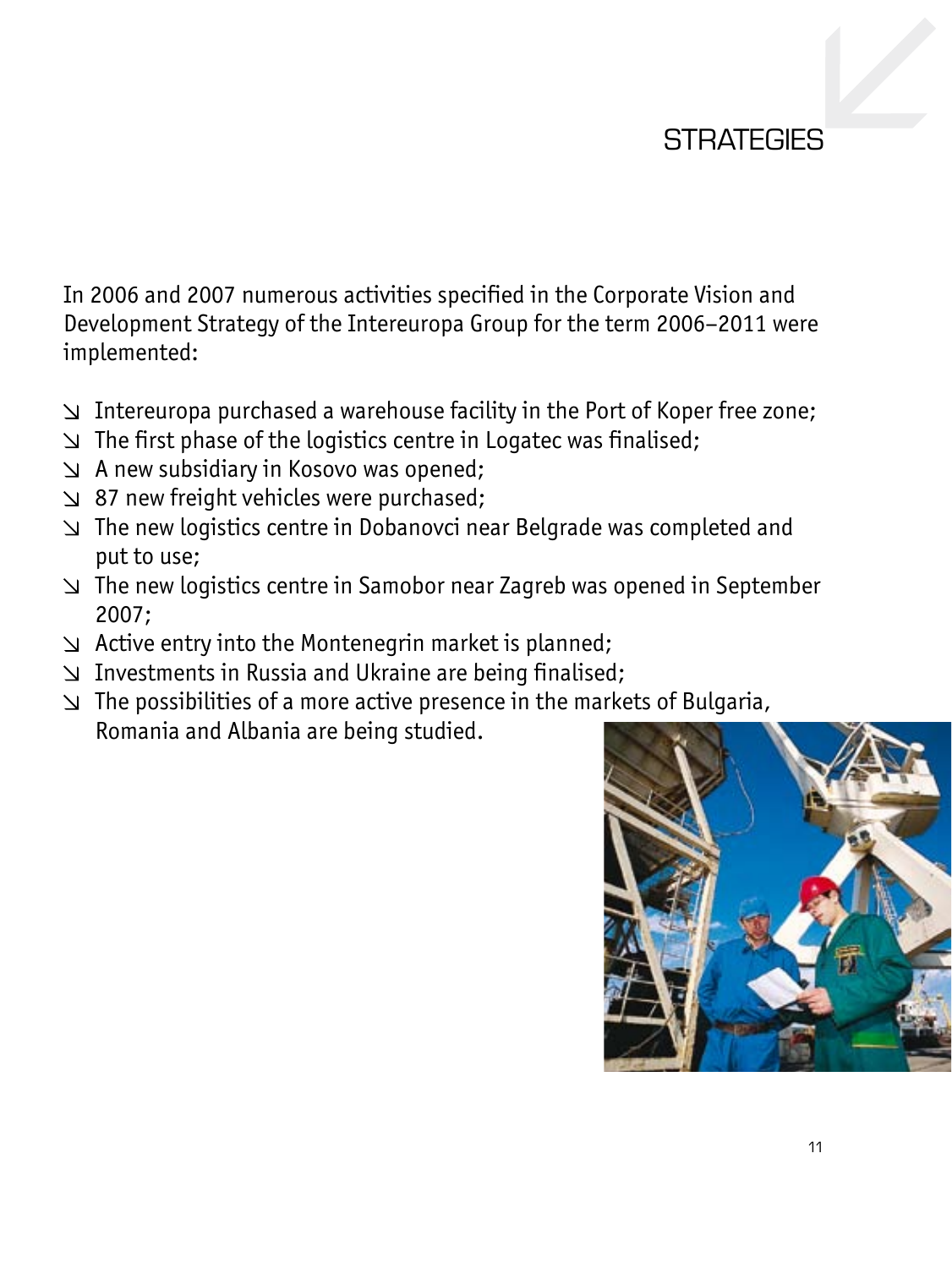

# **Our 60 years**

- Intereuropa was founded in **1947** as a limited liability company in the former "B Zone" of the Free Trieste Territory. At the beginning, it employed only three people, but the number of personnel and the range of various services offered has been growing ever since.
- $\vee$  Efficient work and a clear vision result in the constant growth of the volume of operations and changes in the organisational structure.
- In **1956** the Company enters international road transport for the first time. In the same year, it establishes branch offices in Ljubljana, Maribor and Zagreb, which a year later are followed by Belgrade, Sarajevo, Subotica and Nova Gorica branch offices.
- In **1957** the first cargo is dispatched via sea freight to Israel.
- **1960** witnesses changes as Intereuropa sets up a new branch office for fair and exhibition logistics in Zagreb, and a shipping and port agency in Koper.
- The fastest growth is recorded between **1965** and **1990**, when branch offices are established in all large cities of the former Yugoslavia. This period is also marked by the rapid development of services.
- After the break up of Yugoslavia (**1991**), the branches outside Slovenia are organised as limited liability companies in which Intereuropa holds a majority share.
- In **1992** Intereuropa is reorganized from a working organization to a publicly owned joint-stock company, and privatization preparations are already underway.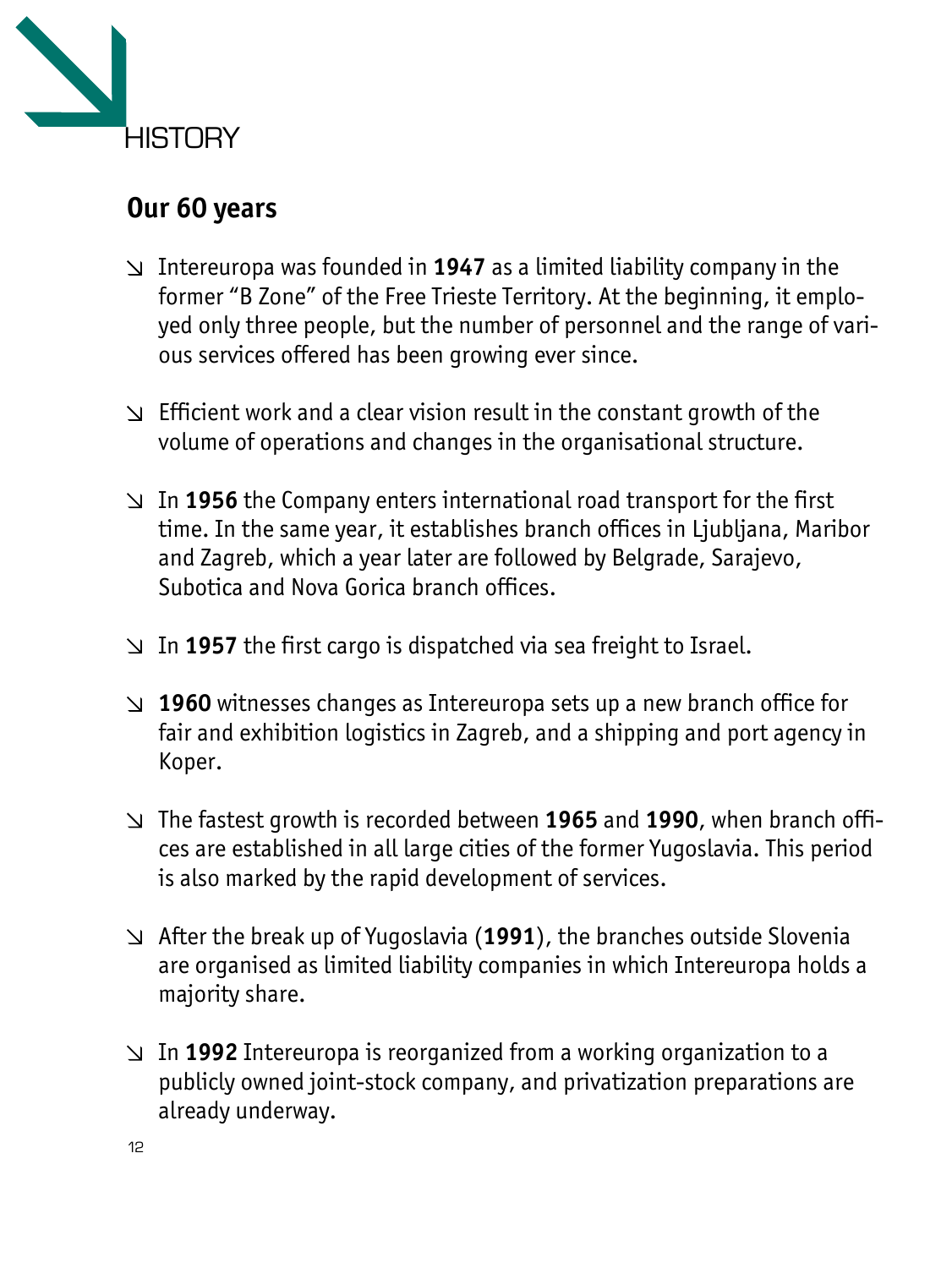## **HISTORY**

- In **1995**, ownership reorganization is concluded and Intereuropa becomes a joint stock company with a majority share controlled by its employees.
- Intereuropa's shares are listed on the Ljubljana Stock Exchange in **1998**.
- At the end of the **1990**s, Intereuropa starts expanding its network to the markets of South-Eastern Europe, once again adding to the Group the companies it once owned as well as acquiring new ones.
- $\vee$  In recent years Intereuropa has been intensely focusing on its reorganization from a customs broker and provider of road transport services into a global logistics group with a comprehensive range of logistics services. The year **2004** was a turning point in this respect as Slovenia entered the European Union, which meant new conditions for conducting business, a reality to which the Company successfully adapted.
- In February **2007** Intereuropa celebrated its 60th anniversary.

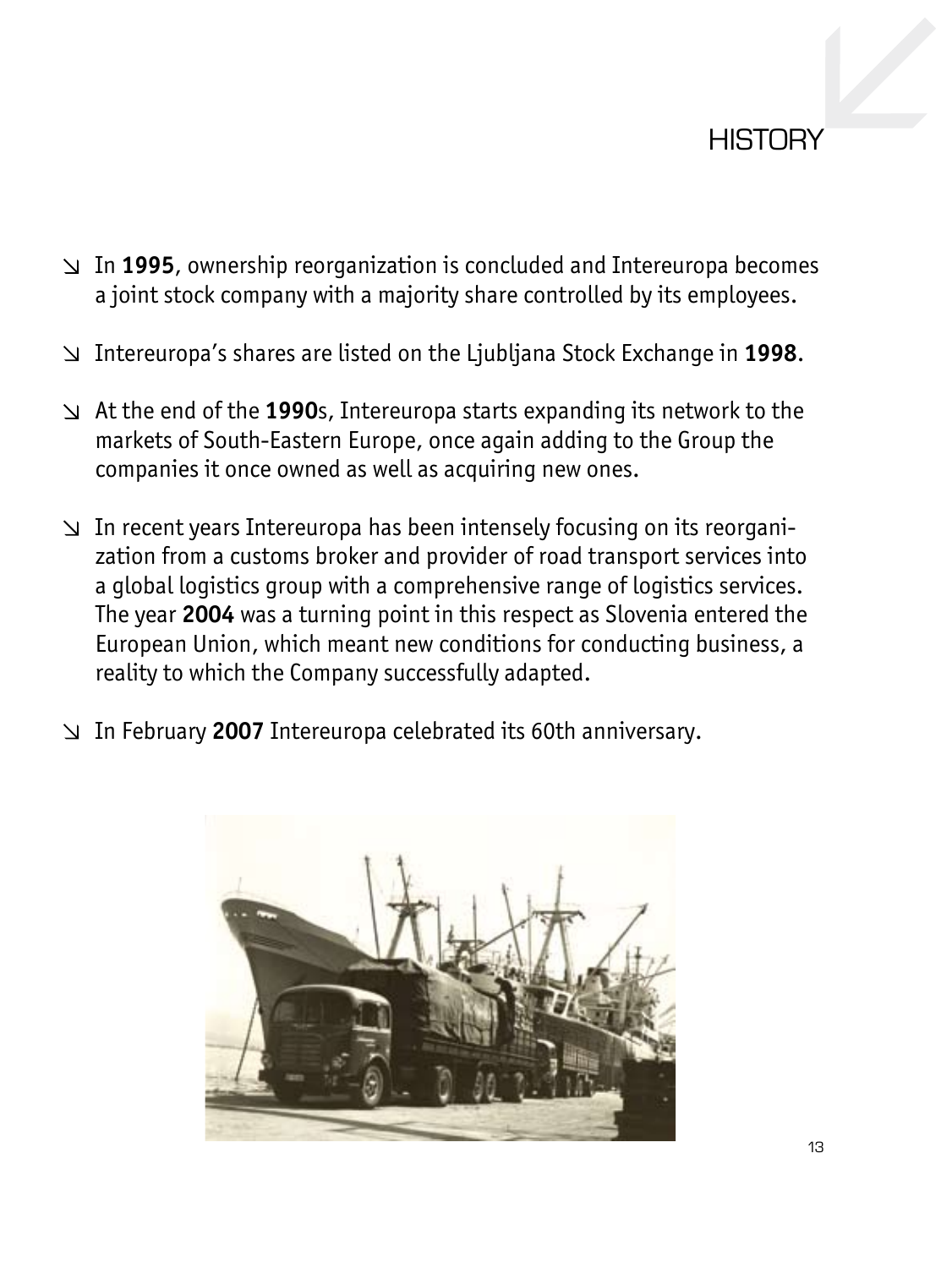

| <b>SLOVENIA</b>                                                 |                         |                     |                   |  |  |
|-----------------------------------------------------------------|-------------------------|---------------------|-------------------|--|--|
| Intereuropa d.d., Koper                                         | Vojkovo nabrežje 32     | 6000 Koper          | +386 5 664 10 00  |  |  |
| <b>President of the Managing Board Area</b>                     |                         |                     |                   |  |  |
| President of the Managing Board                                 | Vojkovo nabrežje 32     | 6000 Koper          | +386 5 664 12 90  |  |  |
| Investments and Real Estate Dep.                                | Vojkovo nabrežje 32     | 6000 Koper          | +386 5 664 13 13  |  |  |
| <b>Public Relations Department</b>                              | Vojkovo nabrežje 32     | 6000 Koper          | +386 5 664 16 34  |  |  |
| Legal Department                                                | Vojkovo nabrežje 32     | 6000 Koper          | +386 5 664 12 61  |  |  |
| <b>Internal Audit Department</b>                                | Vojkovo nabrežje 32     | 6000 Koper          | +386 5 664 13 46  |  |  |
| <b>Forwarding, Logistics, Marketing and Development Area</b>    |                         |                     |                   |  |  |
| Marketing and Development Dep.                                  | Vojkovo nabrežje 32     | 6000 Koper          | +386 5 664 17 07  |  |  |
| Land Transport Business Area                                    | Vojkovo nabrežje 32     | 6000 Koper          | +386 5 664 12 12  |  |  |
| Logistics Solutions Business Area                               | Letališka 35            | 1000 Ljubljana      | +386 1 586 87 790 |  |  |
| <b>International Tran. Business Area</b>                        | Vojkovo nabrežje 32     | 6000 Koper          | +386 5 664 14 18  |  |  |
| Executive Manager for East Region<br>Business Coordinator       | Letališka 35            | 1000 Ljubljana      | +386 1 586 87 87  |  |  |
| <b>Finances, Accountig and Cont. Area</b>                       | Vojkovo nabrežje 32     | 6000 Koper          | +386 5 664 13 73  |  |  |
| <b>Quality, IT Support and Business Branch Development Area</b> |                         |                     |                   |  |  |
| Deputy Pres. of the Manag. Board                                | Vojkovo nabrežje 32     | 6000 Koper          | +386 5 664 15 20  |  |  |
| <b>Quality Department</b>                                       | Vojkovo nabrežje 32     | 6000 Koper          | +386 5 664 12 25  |  |  |
| <b>Human and General Resources Area</b>                         |                         |                     |                   |  |  |
| Member of the Managing Board - HR                               | Vojkovo nabrežje 32     | 6000 Koper          | +386 5 664 12 53  |  |  |
| Human and General Resour. Dep.                                  | Vojkovo nabrežje 32     | 6000 Koper          | +386 5 664 22 86  |  |  |
| <b>Land Transport Branch</b>                                    |                         |                     |                   |  |  |
| Liubliana Branch Office                                         | Letališka cesta 35      | 1001 Ljubljana      | +386 1 586 85 00  |  |  |
| Jesenice Branch Office                                          | Spodnji plavž 6/b       | 4270 Jesenice       | +386 4 588 91 00  |  |  |
| Sežana Branch Office                                            | Partizanska 93          | 6210 Sežana         | +386 5 707 01 10  |  |  |
| Maribor Branch Office                                           | Tržaška cesta 53        | 2001 Maribor        | +386 2 420 84 00  |  |  |
| Celie Branch Office                                             | Kidričeva 38, p.p. 1039 | 3102 Celje          | +386 3 424 21 00  |  |  |
| Koper Branch Office                                             | Vojkovo nabrežje 32     | 6000 Koper          | +386 5 664 15 02  |  |  |
| <b>Logisics solutions Branch</b>                                |                         |                     |                   |  |  |
| Liubliana Branch Office                                         | Letališka cesta 35      | 1001 Ljubljana      | +386 1 586 87 90  |  |  |
| Maribor Branch Office                                           | Tržaška cesta 53        | 2001 Maribor        | +386 2 420 84 00  |  |  |
| Dravograd Branch Office                                         | Otiški vrh 25a          | 2373 Šent. pri Dra. | +386 2 878 78 20  |  |  |
| Celje Branch Office                                             | Kidričeva 38, p.p. 1039 | 3102 Celje          | +386 3 424 21 00  |  |  |
| <b>Intercontinental transport Branch</b>                        |                         |                     |                   |  |  |
| Koper Branch Office                                             | Vojkovo nabrežje 32     | 6000 Koper          | +386 5 664 15 02  |  |  |
| 14                                                              |                         |                     |                   |  |  |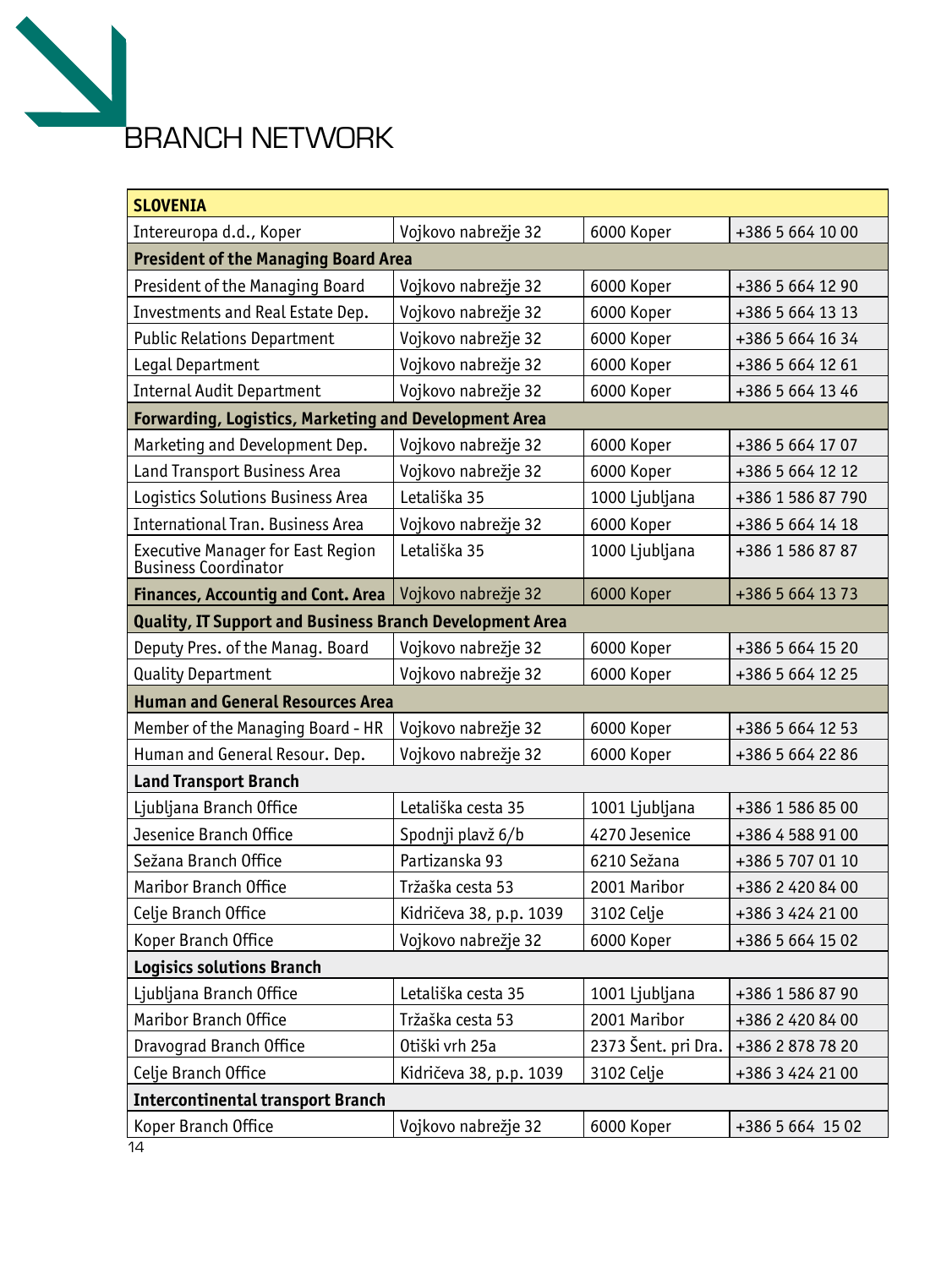# BRANCH NETWORK

| <b>Brnik Branch Office</b>                            | Brnik 130                                          | 4210 Brnik                         | +386 4 206 28 00  |  |  |
|-------------------------------------------------------|----------------------------------------------------|------------------------------------|-------------------|--|--|
| <b>UPS Branch</b>                                     | Brnik 130                                          | 4210 Brnik                         | +386 4 281 12 00  |  |  |
| <b>Border service Branch</b>                          | Mejni prehod Obrežje                               | 8261 Jesenice na<br>Dolenjskem     | +386 7 495 74 40  |  |  |
| ASSOCIATED COMPANIES IN SLOVENIA                      |                                                    |                                    |                   |  |  |
| Intereuropa Transport d.o.o., Koper                   | Vojkovo nabrežje 32                                | 6000 Koper                         | +386 5 664 14 43  |  |  |
| Interagent d.o.o., Koper                              | Vojkovo nabrežje 30                                | 6000 Koper                         | +386 5 664 16 09  |  |  |
| Intereuropa FLG d.o.o., Ljubljana                     | Letališka cesta 35                                 | 1001 Ljubljana                     | +386 1 586 87 50  |  |  |
| Interzav d.o.o., Koper                                | Vojkovo nabrežje 32                                | 6000 Koper                         | +386 5 664 17 24  |  |  |
| Intereuropa IT d.o.o., Koper                          | Vojkovo nabrežje 32                                | 6000 Koper                         | +386 5 664 13 01  |  |  |
| <b>CROATIA</b>                                        |                                                    |                                    |                   |  |  |
| Intereuropa, Logističke usluge,<br>d.o.o., Zagreb     | Josipa Lončara 3                                   | 10090 Zagreb                       | +385 1 39 00 666  |  |  |
| Intereuropa Sajam, d.o.o. Zagreb                      | Avenija Dubrovnik 15                               | 10020 Zagreb                       | +385 1 65 20 470  |  |  |
| <b>BOSNIA AND HERZEGOVINA</b>                         |                                                    |                                    |                   |  |  |
| Intereuropa RTC d.d. Sarajevo                         | Ulica Halilovići br. 12                            | 71000 Sarajevo                     | +387 33 46 81 53  |  |  |
| <b>MACEDONIA</b>                                      |                                                    |                                    |                   |  |  |
| Intereuropa d.o.o., Skopje                            | Ul. Industriska 1                                  | 1000 Skopje                        | +389 2 246 55 20  |  |  |
| <b>SERBIA</b>                                         |                                                    |                                    |                   |  |  |
| A.D. Intereuropa logističke usluge,<br>Beograd        | Zemunska 174                                       | 11272 Beograd<br>- Dobanovci       | +381 11 3109 180  |  |  |
| Intereuropa Kosova L.L.C., Priština                   | Zona Industriale Lidhja<br>e pejes p.n.            | 10000 Prishtine,<br>Kosova         | +381 38 544 561   |  |  |
| <b>RUSSIA</b>                                         |                                                    |                                    |                   |  |  |
| Intereuropa-East d.o.o., Moskva                       | Petrovsky boulevard 13/1                           | 103051 Moskva                      | +79160951358      |  |  |
| <b>FRANCE</b>                                         |                                                    |                                    |                   |  |  |
| Intereuropa S.A.S., Saint Pierre de<br>Chandieu       | Rue de l'Aique nr. 17 -<br>Z.A. Portes du Dauphine | 69780 Saint-Pierre-<br>de-Chandieu | +33 472 48 28 97  |  |  |
| <b>UKRAINE</b>                                        |                                                    |                                    |                   |  |  |
| TFC Zahidtransservice Limited                         | Svoboda str. 4                                     | 89424 v. Minaj                     | +38 0312 66 96 60 |  |  |
| <b>AUSTRIA</b>                                        |                                                    |                                    |                   |  |  |
| Schneider & Peklar GmbH, Dunaj                        | <b>Bleibtreustrasse 2</b>                          | 1110 Dunaj                         | +43 1 760 290     |  |  |
| <b>GERMANY</b>                                        |                                                    |                                    |                   |  |  |
| Intereuropa Transport & Spedition,<br>GmbH, Troisdorf | CargoCenter, Entrance<br>C, Lütticher Str. 12      | 53842 Troisdorf                    | +49 2241 922 44 0 |  |  |